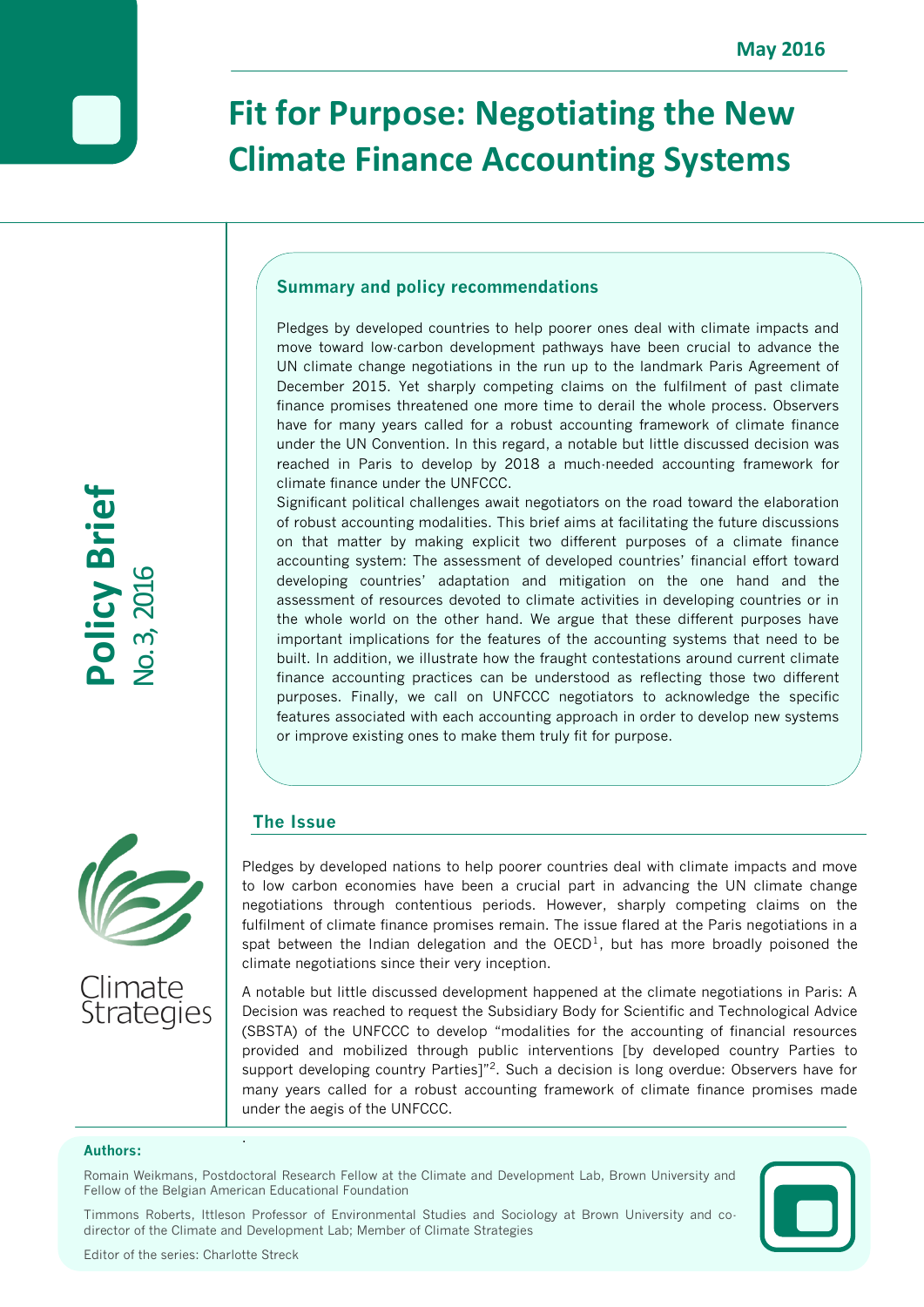We argue here that one of the most fundamental ambiguities that negotiators will be confronted with in the development of such modalities is the purpose of the accounting system: Is it to assess the financial effort made by developed countries? Or is it to assess the financial resources devoted to mitigation and adaptation in developing countries (or worldwide)? These two different purposes have important implications for the features of the accounting systems that need to be built. We first describe these features and then illustrate how they can help us understand the fraught contestations around current climate finance accounting practices. We conclude by suggesting some next steps and a timeline up to the 2018 deadline for negotiators to develop climate finance accounting systems that are truly fit for purpose.

# **Two Approaches to Climate Finance**

When it comes to climate finance, two distinct approaches are apparent in international debates. A first approach stresses the fact that the developed nations created the problem of climate change, and also are the ones with the resources to help developing nations avoid increasing their emissions and deal with the impacts already occurring from a destabilized climate system. In this view it is critical to prove that funding is coming from wealthy nation governments and that this funding is actually being delivered, as specified under various provisions in the UNFCCC Convention, in the Paris Agreement, and in multiple other COP decisions. Under this approach the implicit or explicit purpose of the climate finance accounting system is to account for developed countries' financial effort toward developing countries. This approach has been taken by developing countries, but also by environmental and development NGOs, and developed countries themselves sought ways to hold each other accountable to their collective promises.

A second approach gives prominence to the fact that it doesn't matter much to know where the money comes from, but rather that we need to "shift the trillions" of private and public investors to drive a green energy revolution and shift toward climateresilient development pathways, both in poor and rich countries. In this approach which reflects the shape of global financial markets, the aim of the climate finance accounting system is to assess the scale of financial resources globally devoted to the fight against climate change. This is the approach followed in the authoritative Climate Policy Initiative's reports published each year since  $2011<sup>3</sup>$ , and is gaining adherents, perhaps starting with the

multilateral development banks and some other international aid agencies, some NGOs and analysts.

As detailed in table 1, the specific purpose of each approach has huge implications for the features of the underlying accounting systems that need to be built. That is, they vary by their aims, the parts of the Paris Agreement they align with, which flows they focus upon, whether the flows need to be public grants or can also be "mobilized" private finance, whether loans and export credits can count, how granular data needs to be, and whether selfreporting is seen as adequate. We call these approaches "meeting financial obligations" (Approach 1) and "Tracking resilient/low carbon finance" (Approach 2).

# **The History: An Accounting System that Mixes the Two Approaches**

In the absence of any accounting system under the UNFCCC, most developed countries have so far heavily – though not exclusively – relied on data collected using the OECD Development Assistance Committee (DAC) Rio marker methodology<sup>4</sup> to report to the UNFCCC Secretariat on their bilateral public climate finance flows to developing countries<sup>5</sup>.

This practice has been widely challenged in the literature $6$  and has been called into question by the DAC Secretariat<sup>7</sup> and by the UNFCCC Standing Committee on Finance<sup>8</sup>. Here we argue that most contestations in this regard stem from the fact that this methodology mixes the two approaches described above, and is not successful at either. In particular, most of the critiques concern the lack of appropriateness of this methodology to accurately reflect the level of contributor countries' financial effort.

Some characteristics of the Rio marker methodology could partially make it a relevant accounting system to assess contributors' financial effort. Indeed, this methodology is used for the quantification of public finance committed at concessional terms to developing countries by DAC donor countries for mitigation and adaptation objectives. However, the Rio marker methodology lacks several other features that would make it fit for this purpose.

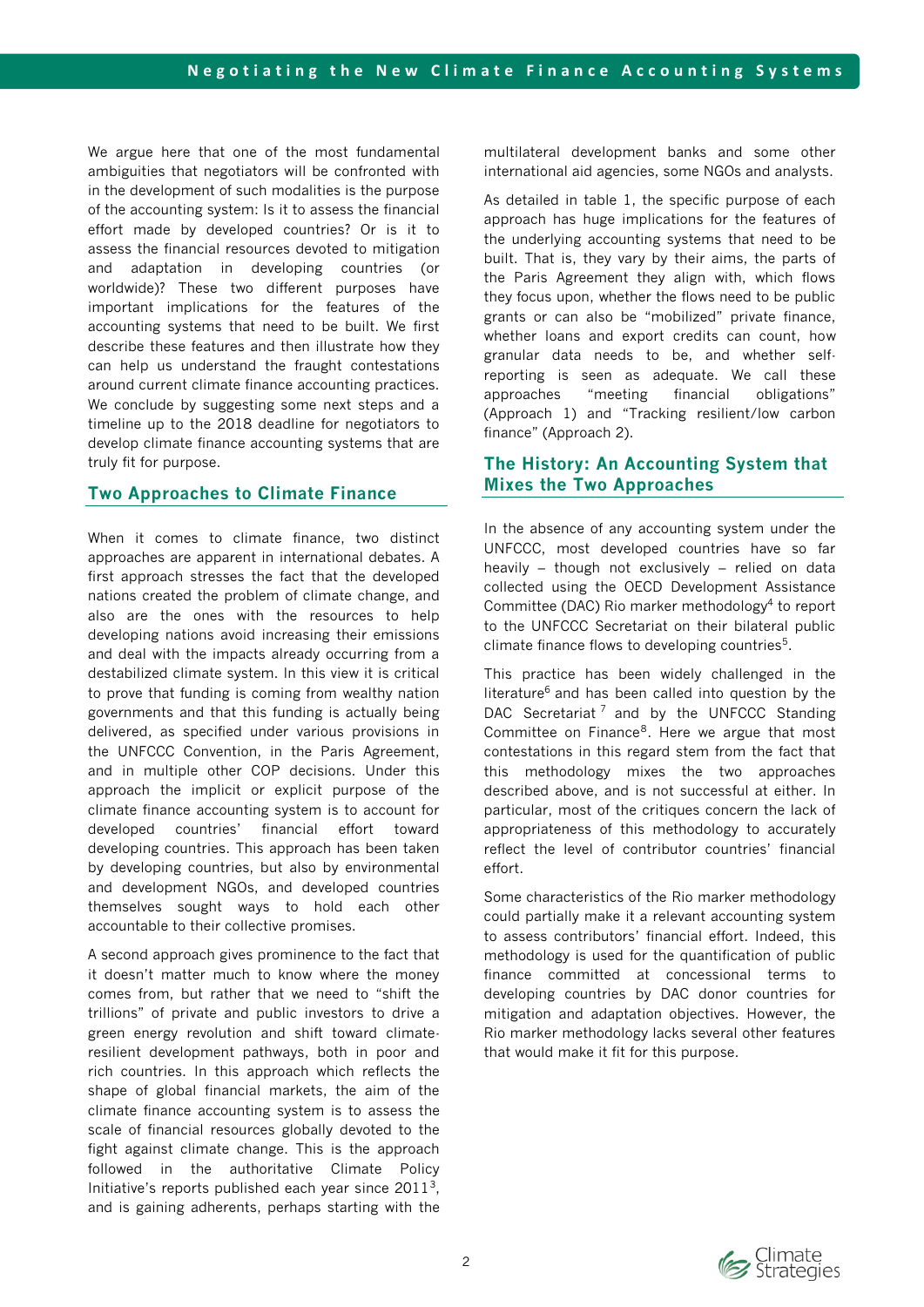## **Table 1: Climate Finance Accounting Systems: Different Purposes, Different Features**

|                                                                                     | <b>APPROACH 1: MEETING FINANCIAL</b>                                                                                                                                                                                                                                                 | <b>APPROACH 2: TRACKING RESILIENT/LOW</b>                                                                                                                                     |
|-------------------------------------------------------------------------------------|--------------------------------------------------------------------------------------------------------------------------------------------------------------------------------------------------------------------------------------------------------------------------------------|-------------------------------------------------------------------------------------------------------------------------------------------------------------------------------|
|                                                                                     | <b>OBLIGATIONS</b>                                                                                                                                                                                                                                                                   | <b>CARBON FINANCE</b>                                                                                                                                                         |
| Aim of the accounting<br>system                                                     | Assessing the financial effort made by developed<br>countries toward developing ones                                                                                                                                                                                                 | Assessing the financial resources devoted to<br>mitigation/adaptation                                                                                                         |
| <b>Climate finance</b><br>objective/rationale                                       | USD 30 billion for 2010-12 (Fast Start Finance)                                                                                                                                                                                                                                      | "Shifting the trillions"                                                                                                                                                      |
|                                                                                     | USD 100 billion/year by 2020 $1$                                                                                                                                                                                                                                                     |                                                                                                                                                                               |
| <b>Implicit goal of climate</b><br>finance                                          | Financial transfers between rich/highly polluting<br>polluters<br>and/or<br>countries<br>to<br>low<br>most<br>vulnerable/poor countries                                                                                                                                              | Transition to a low carbon and climate<br>resilient economy                                                                                                                   |
| <b>Main relevant provisions</b><br>under the UNFCCC Paris<br>Agreement <sup>2</sup> | "Developed country Parties shall provide financial<br>resources to assist developing country Parties with<br>respect to both mitigation and adaptation in<br>continuation of their existing obligations under the<br>Convention" (Art. 9.1).                                         | "Making finance flows consistent with a<br>pathway towards low greenhouse gas<br>emissions<br>climate-resilient<br>and<br>development" (Art. 2 (c)).                          |
| <b>Flows</b>                                                                        | Only North-South flows<br>(So it's important to determine who are the                                                                                                                                                                                                                | Domestic and international flows (North-<br>South flows; North-North flows; South-South                                                                                       |
|                                                                                     | contributors and who are the beneficiaries)                                                                                                                                                                                                                                          | flows)                                                                                                                                                                        |
|                                                                                     |                                                                                                                                                                                                                                                                                      | (It's less important to differentiate between<br>contributors and beneficiaries)                                                                                              |
| <b>Effort sharing between</b><br>contributing countries                             | Very important                                                                                                                                                                                                                                                                       | Less important                                                                                                                                                                |
| "Provided" versus<br>"mobilized"                                                    | Provided climate finance <sup>1</sup>                                                                                                                                                                                                                                                | Mobilized climate finance                                                                                                                                                     |
| Focus on public/private<br>flows                                                    | Public flows <sup>1</sup>                                                                                                                                                                                                                                                            | Public and private flows                                                                                                                                                      |
| <b>Underlying Accounting System</b>                                                 |                                                                                                                                                                                                                                                                                      |                                                                                                                                                                               |
| <b>Additionality (above</b><br>existing aid)                                        | Very important                                                                                                                                                                                                                                                                       | Not important                                                                                                                                                                 |
| <b>Concessionality (grants or</b><br>low-interest loans)                            | Very important                                                                                                                                                                                                                                                                       | Not important                                                                                                                                                                 |
| <b>Grant equivalent/budget</b><br>effort versus face value                          | Grant equivalent/budget effort                                                                                                                                                                                                                                                       | Face value                                                                                                                                                                    |
| <b>Granularity</b>                                                                  | Very<br>important:<br>Only<br>components,<br>sub-<br>components, elements or proportions of projects<br>can be reported as "climate finance"                                                                                                                                         | Possibly less important                                                                                                                                                       |
| <b>Accounting based on</b><br>intention or proven<br>impact?                        | In theory: proven impact, but this has not really been discussed under the UNFCCC.                                                                                                                                                                                                   |                                                                                                                                                                               |
|                                                                                     | The focus has rather been on the intention (of mitigation/adaptation). This is categorized by<br>simple declaration of contributors (of funding as climate related or not), but some intervention<br>types could be excluded (for example support to "high efficiency" coal plants). |                                                                                                                                                                               |
| <b>Control on self-reporting</b>                                                    | Very important: Could be for example achieved<br>through triple validation (by the donor and by the<br>recipient country, and/or by an independent board<br>or its agent)                                                                                                            | Less important; This approach relies more<br>on existing large datasets (e.g., foreign<br>direct<br>investments,<br>export<br>credits.<br>Bloomberg New Energy Finance data). |

<sup>1</sup> See also Box 1.

<sup>2</sup> UNFCCC (2015), *Report of the Conference of the Parties on its twenty-first session, held in Paris from 30 November to 13 December 2015 Addendum Part two: Action taken by the Conference of the Parties at its twenty-first session*, *Annex: Paris Agreement*, United Nations Framework Convention on Climate Change, Available at: [http://unfccc.int/resource/docs/2015/cop21/eng/10a01.pdf.](http://unfccc.int/resource/docs/2015/cop21/eng/10a01.pdf)

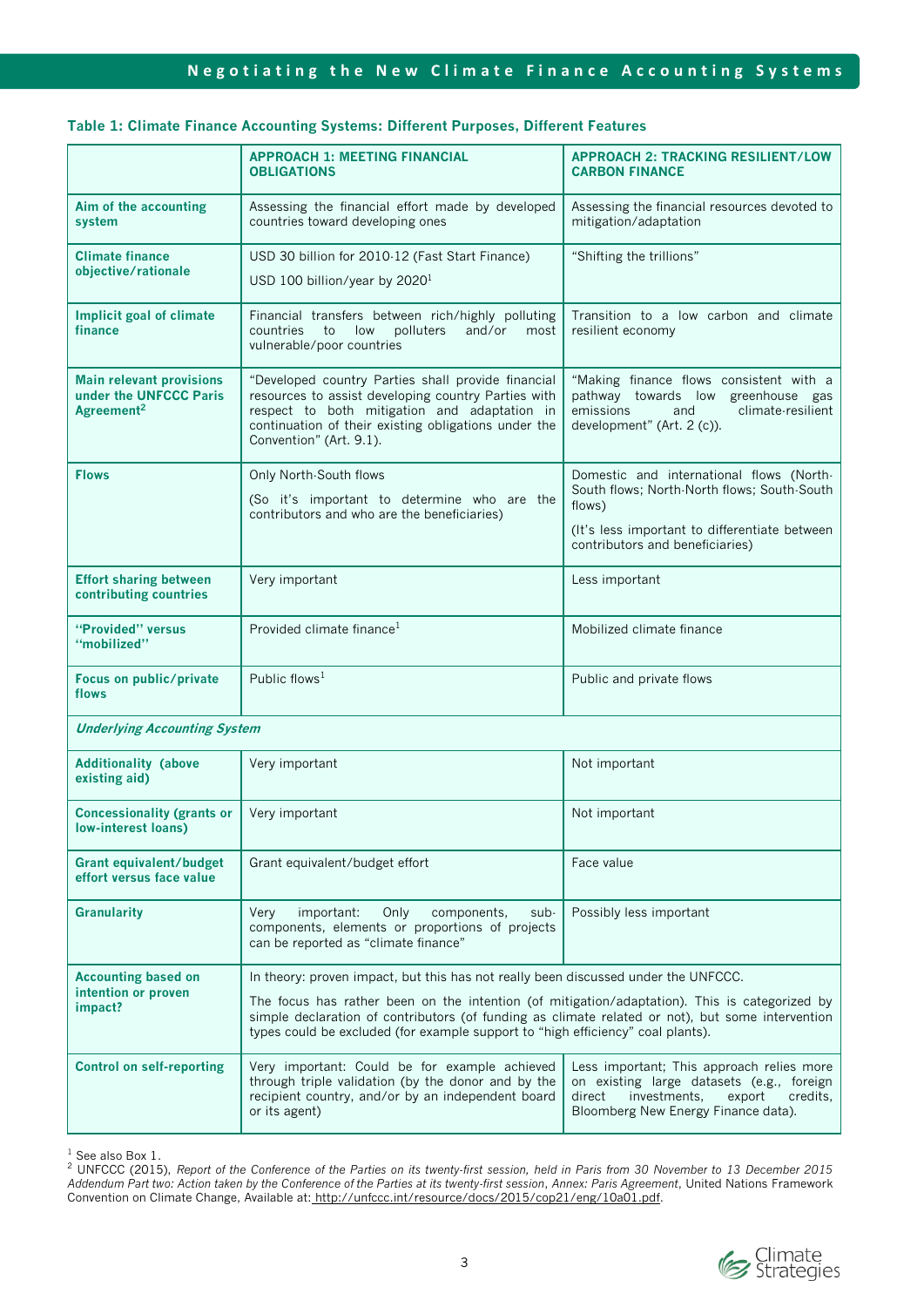In particular, as highlighted by the OECD, "the Rio markers *do not* allow the identification of 'new and additional resources' as stipulated in the [Rio] Conventions"<sup>9</sup> . This makes it impossible to assess if the financial resources provided by developed nations for mitigation and adaptation activities that are simply diverted from other financial pledges toward developing countries. In addition, the Rio marker system allows for an aid project to be marked as targeting several Rio markers. While it is useful to recognize potential overlap between Rio Conventions objectives, the situation is more problematic when the same aid project is marked as "principally" targeting more than one of the four Rio markers. In those cases – which are common for many DAC donors –, the use of the Rio marker methodology for financial accounting may result in double, triple or even quadruple counting towards different financial pledges made under the three Rio Conventions<sup>10</sup>.

The Rio marker methodology also lacks granularity: When an aid project is marked as "principally" or "significantly" targeting mitigation or adaptation, the whole cost of the project is considered to be mitigation or adaptation related – though only a component of the project may target a mitigation or adaptation objective. In addition, all financial instruments are accounted for at cash face value in the Rio marker methodology. This inflates reported climate finance figures of those donors with a predominance of loans in their portfolio in comparison with donors that mainly provide their climate finance in grants. We can also note that the Rio markers are applicable to bilateral ODA commitments; data on climate-related *disbursements* are not available in DAC statistics. Consequently, there is no way to know whether or not an intended aid project has been carried out: It could have been modified or even cancelled but may still appear unchanged in DAC commitments statistics.

## **Box 1. A Quick Note on the USD 100 Billion Goal**

The two approaches described in Table 1 can also shed light on the much contested goal of developed nations to "jointly mobilize" USD 100 billion per year by 2020 from public and private finance (without any precision regarding the respective proportions of each). Indeed, the meaning of this quantified goal is hugely obscured by mixing of an input objective (the financial effort made by contributors through the provision of public finance) and an output objective (private finance mobilized in developing countries through public finance provided by contributor countries). This is partly why a number of observers have called for a strict delineation between a public finance goal and a private finance one. From an approach that stresses the importance of evaluating contributors' financial effort, this USD 100 billion goal is also problematic because it is not accompanied by details on effort sharing modalities between contributing countries.

In addition, several studies<sup>11</sup>,  $^{12}$  have questioned the quality of the "mitigation" and "adaptation" Rio markers data. All of them highlight the fact that the current reporting system is prone to huge overestimations, notably because of the selfreporting dimension of this exercise by donor countries and because of the absence of independent verification or systematic quality control. Importantly, governments are under pressure to show they are taking action on climate change, and the Rio marker self-reporting system allowed pressures to result in "over-reporting" of projects<sup>13</sup>.

All developed countries – with the notable exceptions of the United Kingdom and the United States which use their own accounting approaches – base their bilateral public climate finance reporting to the UNFCCC on the data that they collect with the Rio marker methodology<sup>14</sup>. However, most developed countries have modified the Rio marker methodology in different ways in an attempt to overcome the many problems associated with the use of this methodology for their financial reporting to the UNFCCC. The result of this is a variety of poorly harmonized monitoring and reporting practices<sup>15</sup>.

#### **Box 2. Proposed timeline for the development of modalities by 2018**

- **May 2016:** Agreement of work programme for developing modalities for accounting climate finance
- **Nov 2016:** Details of work programme and update from SBSTA to the COP
- **Jan-Feb 2017:** Parties submissions due for proposed language
- **May 2017:** COP combines submissions into zero order draft text
- **Nov 2017:** Draft text developed
- **May 2018:** Draft text debated
- **Nov 2018:** Draft modalities proposed to Parties: agreement on a recommendation to the CMA
- **CMA 1:** Consideration and adoption of the recommendation by the CMA

This makes it impossible to meaningfully compare each contributor's performance regarding the provision of climate finance. This is particularly problematic under an approach that stresses the importance of assessing contributor countries' financial effort.

Conversely, it is important to note that the Rio marker methodology lacks fundamental dimensions that would make it relevant for the second approach described in table 1 above; indeed, for example, it does not account for private climate finance, domestic climate finance or South-South climate finance.

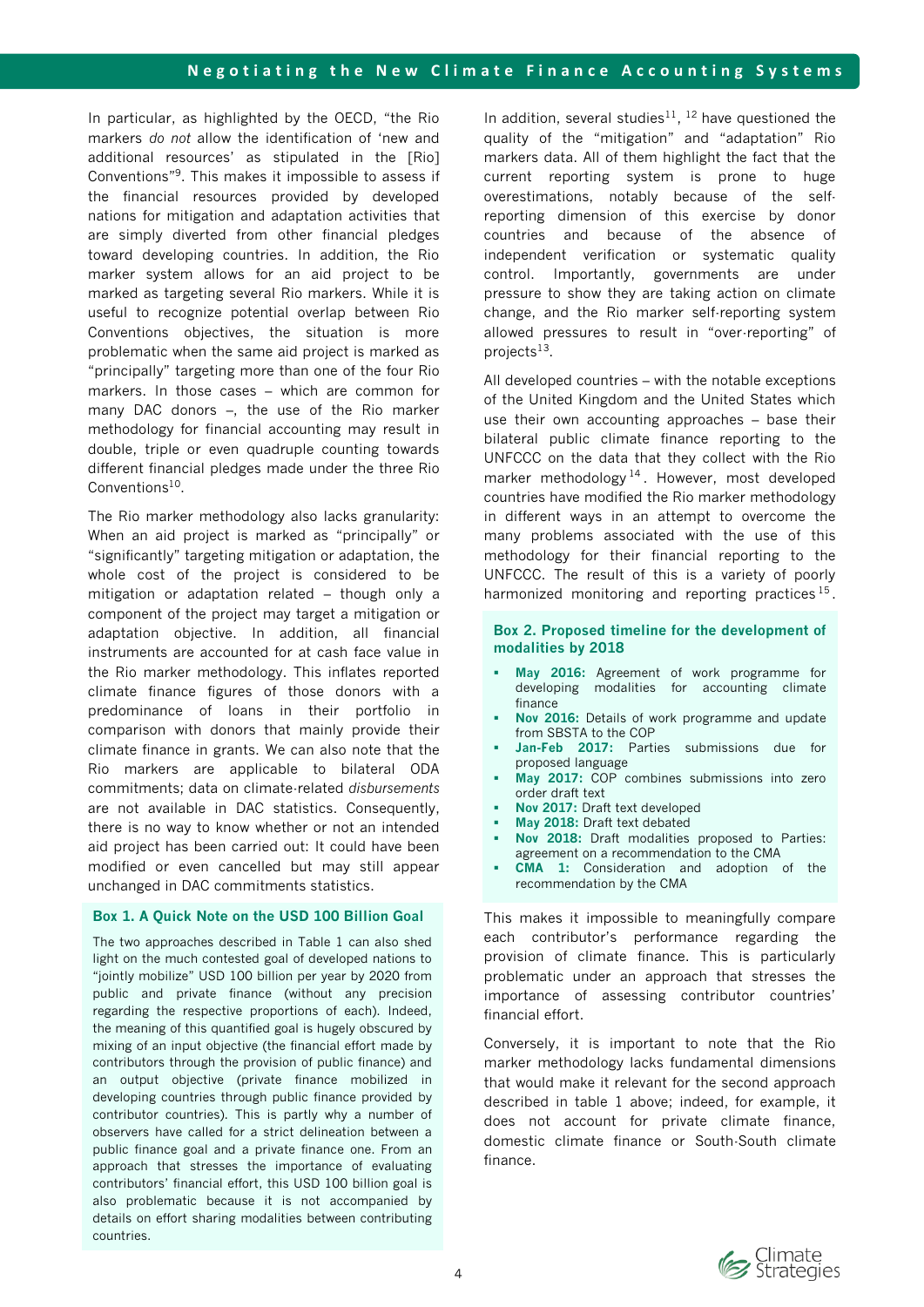# **The Upshot**

Both approaches described in table 1 are important for different sets of reasons. However, when it comes to designing an accounting system, the worst outcome is one that mixes the two and results in modalities that are inappropriate for the underlying purpose of each approach.

In their efforts to develop accounting modalities for the 2018 deadline (see box 2 for a proposed timeline), we call on UNFCCC negotiators to acknowledge the fundamentally different features of the accounting system associated with each approach described in this brief, and to develop climate finance information systems that are truly fit for purpose.

Going forward, the most adequate option would probably be to develop two different accounting systems that each targets one of the two aims identified here: (i) the assessment of the financial effort made by developed countries in assisting developing countries with adaptation and mitigation; and (ii) the assessment of the financial resources devoted to the fight against climate change in developing countries or worldwide. In starting its work on the development of accounting modalities, we suggest that the SBSTA follows a two-track approach reflecting these two purposes.

A significant step forward in the elaboration of an accounting system that would aim at meaningfully assessing the effort of donor countries would be an internationally-agreed baseline against which any claim of additionality of financial contributions for climate purposes could be stated. More than five years after the Copenhagen financial pledges, such a baseline still does not exist<sup>16</sup>. This is particularly problematic: if we compare this with mitigation policy, for example, this would be like the European Union or the United States committing to reduce its emissions by 30 per cent by 2020, without indicating if this percentage is below 1990 or 2005 levelsand whether it was absolute or relative reductions. Without such a baseline, it is impossible to assess – and compare – the level of financial effort made by contributing countries. An even more fundamental task is agreeing definitions of what counts in each category and which flows the Parties find acceptable under which categories.

More broadly, the elaboration of sound accounting modalities for climate finance could relieve the climate negotiations process of longstanding conflicting claims on the fulfilment of promises that have poisoned the negotiations for many years. Such an opportunity for inclusivity and trust-building should not be missed.

**Acknowledgement:**  We would like to thank Christa Clapp and Charlotte Streck for their useful comments. Any errors remain our own.

## **Published by Climate Strategies**



Climate Strategies 40 Bermondsey Street London SE1 3UD United Kingdom [info@climatestrategies.org](mailto:info@climatestrategies.org)



Climate Strategies is a leading independent, international research organisation based in the UK. Through our network of global experts, we assist governments and industrial stakeholders around the world in developing climate change and energy policies. We are a not-for-profit organisation with all our activities funded through a broad spectrum of governments,

businesses and foundations.

www.climatestrategies.org

Climate Strategies

Companies House Number 05796323.

 $\mathbf{W}$